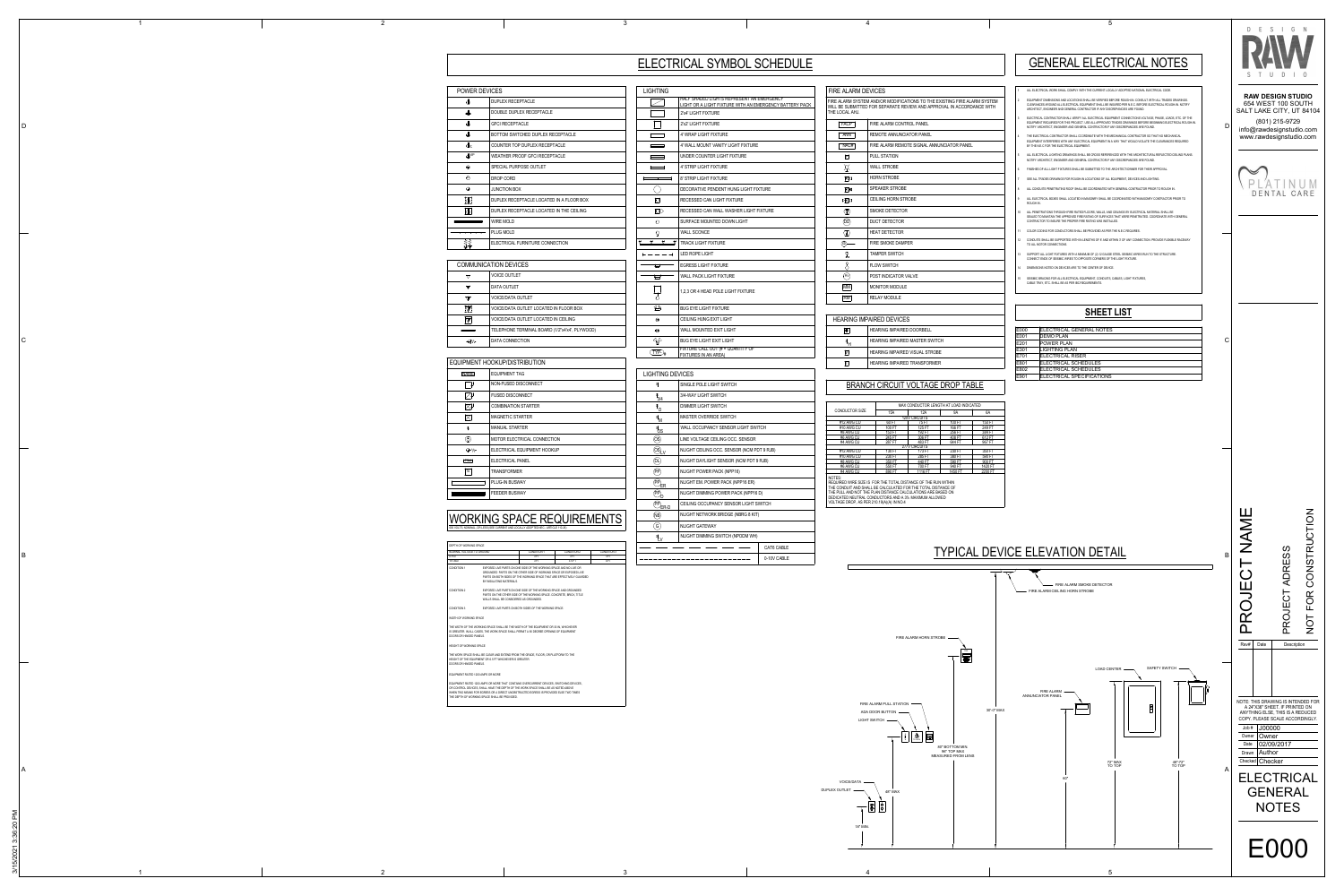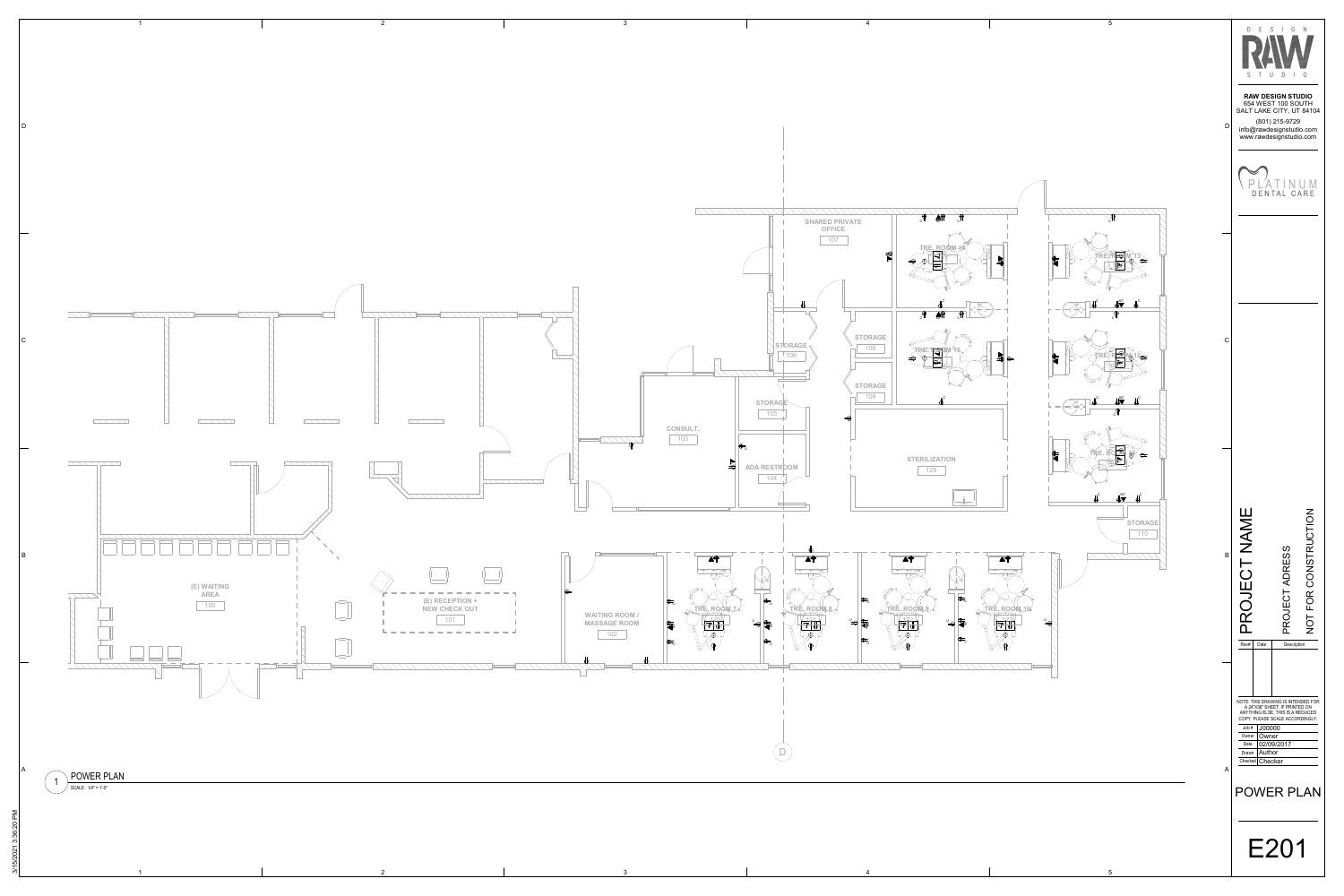

3/15/2021 3:36:21 PM 5/2021 3:36:21

1



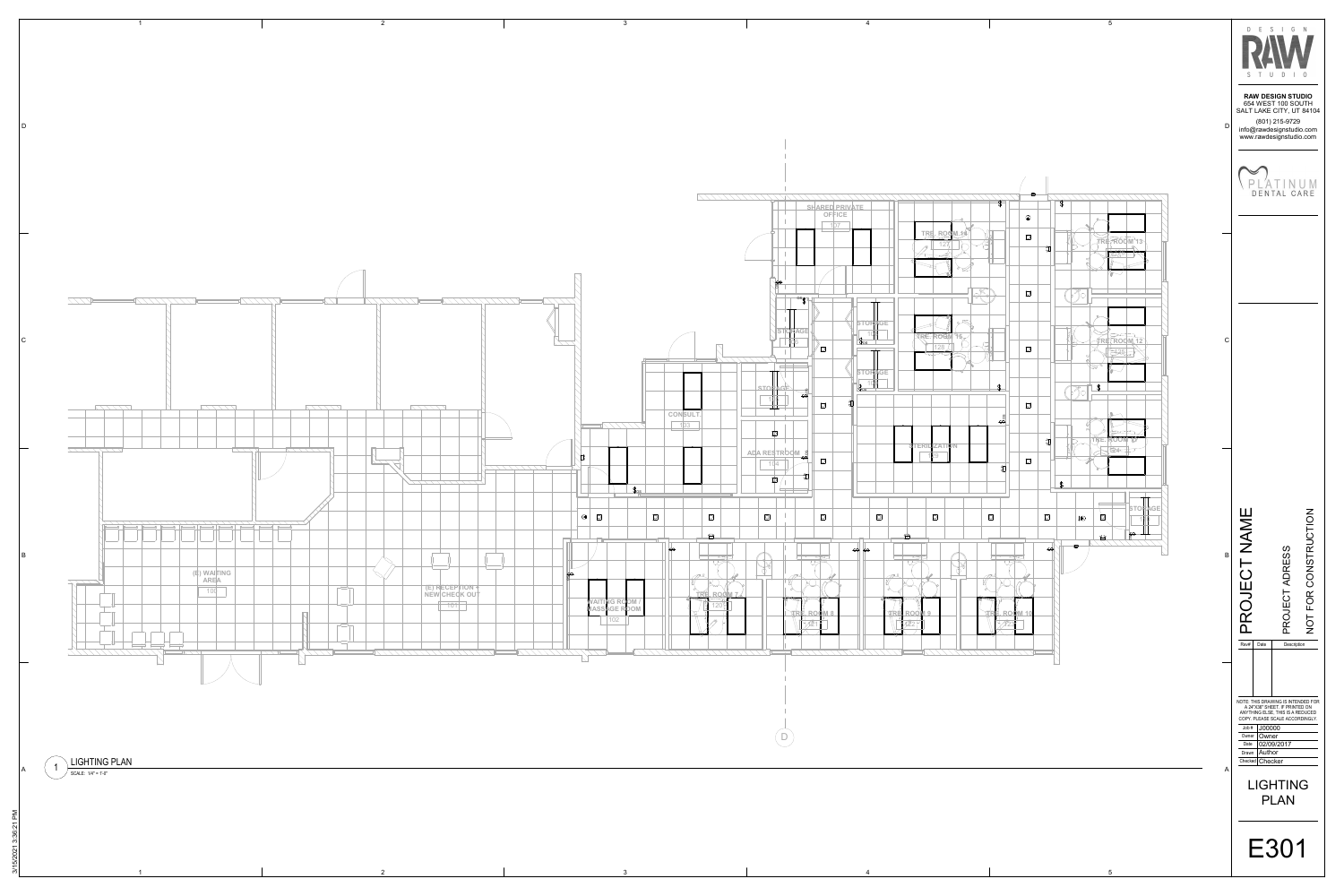$\overline{\mathbf{3}}$ 

 $\overline{1}$ 

| <b>LIGHT FIXTURE SCHEDULE</b> |                  |                              |                     |                                 |             |                |                      |                |
|-------------------------------|------------------|------------------------------|---------------------|---------------------------------|-------------|----------------|----------------------|----------------|
| <b>COUNT</b>                  | <b>TYPE MARK</b> | <b>DESCRIPTION</b>           | <b>MANUFACTURER</b> | <b>MODEL</b>                    | <b>LAMP</b> | <b>VOLTAGE</b> | <b>FIXTURE WATTS</b> | <b>REMARKS</b> |
|                               | <b>BE-1</b>      | <b>BUGEYE LIGHT</b>          | LITHONIA            | ELM2L                           | <b>LED</b>  | 120 V          | 3 VA                 |                |
|                               | EM-1             | <b>EGRESS MAN DOOR LIGHT</b> | LITHONIA            | AFB PEL DDBTXD UVOLT N WT CW    | <b>LED</b>  | 120 V          | 7 VA                 |                |
| 20                            | RL-1             | <b>CAN LIGHT</b>             | LITHONIA            | LDN6 AL02 SWW1 L06 AR LSS MVOLT | <b>LED</b>  | 120 V          | 12 VA                |                |
|                               | S4-1             | <b>STRIP LIGHT</b>           | LITHONIA            | CSS L48 AL03 MVOLT 40K 80CRI    | <b>LED</b>  | 120 V          | 28 VA                |                |
| 28                            | T4-1             | 2X4 TROFFER                  | LITHONIA            | BLT 2X4 AL012 SWW7              | <b>LED</b>  | 120 V          | 38 VA                |                |
|                               | X-1              | UNIVERSAL EXIT SIGN          | LITHONIA            | EXG LED EL M6                   | <b>LED</b>  | 120 V          | 3 VA                 |                |

 $\overline{4}$ 

 $5\overline{)}$